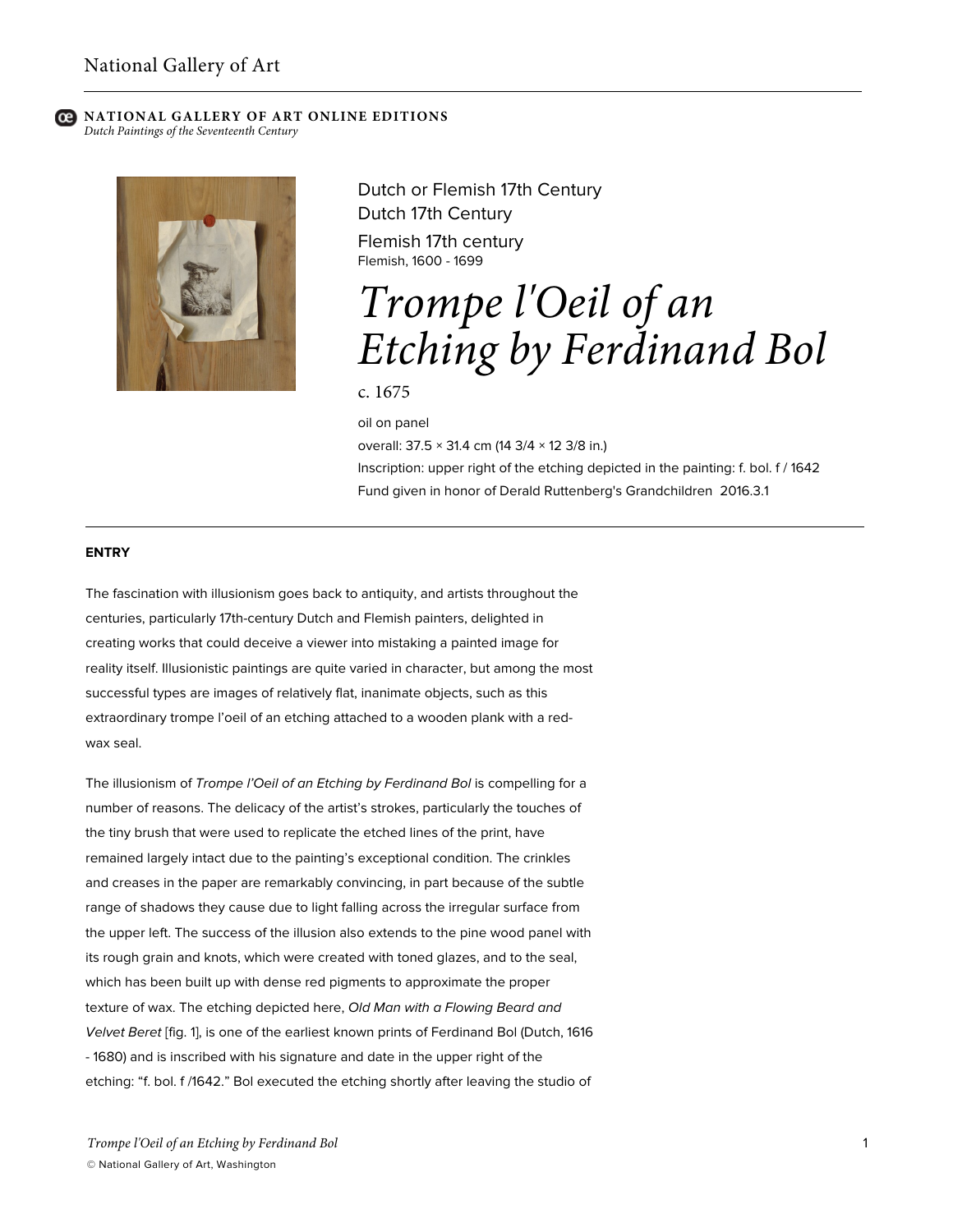Rembrandt van Rijn (Dutch, 1606 - 1669), whose influence is evident in Bol's choice of an aged and rough-hewn model, as well as in the delicate etched strokes that animate the man's face and beard.

The attribution of the unsigned *Trompe l'Oeil of an Etching by Ferdinand Bol* has been a problem, but the history of such illusionistic images suggests that it was painted for a courtly patron, likely in the mid-1670s. An important prototype for this type of trompe l'oeil is *Trompe l'Oeil (Galatea)* [fig. 2] by the Alsatian still-life painter Sebastian Stoskopff (1597–1657). In that illusionistic image Stoskopff has depicted the engraving as though it were fixed to a dark-green board by 12 redwax seals. Much as with the Gallery's trompe l'oeil, Stoskopff has enhanced the illusionism of his image by creating irregularities on the surface of the print, particularly at its corners where the paper appears to curl away from the board to which it seems to be attached. [1]

Stoskopff painted his work for his patron Count Johannes von Nassau-Idstein (1603–1677) in 1651, when the count enlisted the German painter and art theorist Joachim von Sandrart (1606–1688) to present Stoskopff's trompe l'oeil as a diplomatic gift to Holy Roman Emperor Ferdinand III in Vienna. Sandrart later recounted how the emperor had actually tried to remove the engraving from the board, but, when he discovered the deceit, laughed endlessly about how he had been fooled. [2] The emperor expressed his pleasure by keeping Stoskopff's painting and including it in his *kunstkammer* (cabinet of curiosities) in Prague.

The emperor's delight in Stoskopff's painting was not an isolated occurrence, for Ferdinand III had a comparably enthusiastic reaction to another trompe l'oeil that was presented to him in 1651, this one by the Dutch artist Samuel van Hoogstraten (Dutch, 1627 - 1678). Similarly pleased that he had been fooled by the skillfulness of the deceit, the emperor decided to "punish" the artist by keeping the painting, while at the same time honoring him with an imperial medal and a gold chain as a token of his esteem. [3] Ferdinand III's love of trompe l'oeil illusionism placed him within a tradition of princes of emperors, including his Habsburg relative Emperor Rudolf II, who had also enjoyed these painterly deceptions, and eagerly included them in their *kunstkammers*. [4] Artists whose works succeeded in fooling such powerful rulers were celebrated for their illusionistic powers. By the late 17th century a number of Dutch artists had travelled to Germany, Austria, and Scandinavia to create trompe l'oeil paintings for courtly *kunstkammers*.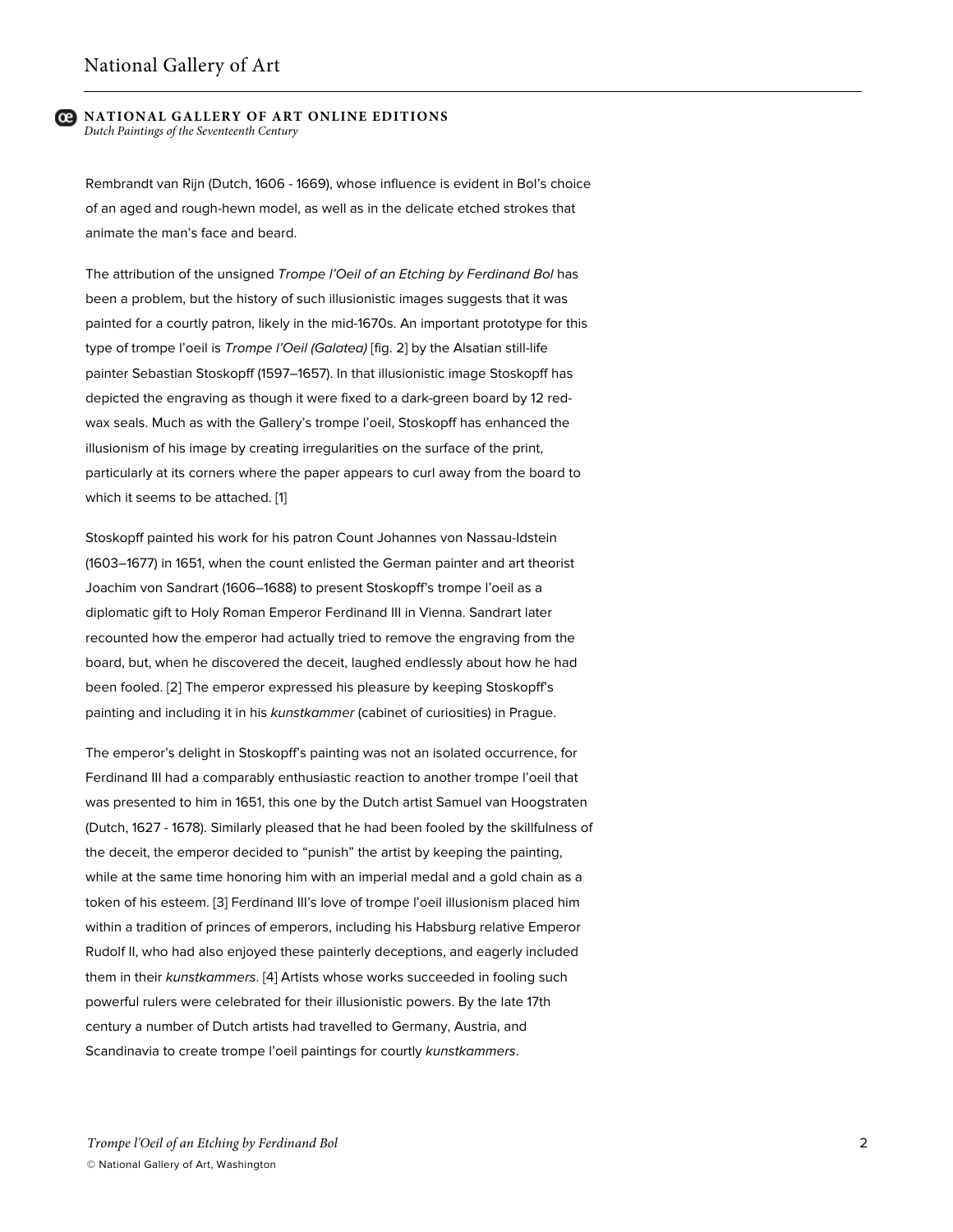Of these collections, one of the most impressive was the famed Royal Danish Kunstkammer, formed in the latter part of the 17th century by Kings Frederik III (ruled 1648–1670) and Christian V (ruled 1670–1699). The most important trompe l'oeil artist serving the Danish kings was Cornelis Gijsbrechts (active c. 1659–1675), who served as court painter from 1668–1672. His sojourn in Copenhagen was but one of many stops in a peripatetic career that took him from his native Flanders to various courts and urban centers in the Holy Roman Empire and Scandinavia. Gijsbrechts painted a wide array of trompe l'oeils for the Royal Danish Kunstkammer, including letter racks, boards with musical instruments or hunting trophies, illusionistic cupboards, and trompe l'oeil pictures cut into the shapes of the objects they depict. However, Gijsbrechts was not the only trompe l'oeil artist at the Danish court. H. Drost, about whom little is known, painted two trompe l'oeils for the royal collection that were clearly inspired by Stoskopff's illusionistic image of a print attached to a board. Both of Drost's trompe l'oeil paintings depict an etching by Adriaen van Ostade (Dutch, 1610 - 1685) that seems to be attached to a pine board with red-wax seals [fig. 3].

At first glance, the similarities between the Gallery's painting and these signed works by Drost would seem to suggest that all three were made by the same artist. However, a substantial quality difference separates them, which is particularly noticeable in the complex play of light and dark across the wrinkled rendering of Bol's etching. The illusionism of the pine plank is also far more compelling than in Drost's less refined painted images. Finally, the Gallery's painting was executed on an oak panel, whereas Drost, like Stoskopff, painted his works on canvas.

The artist who made the Gallery's striking object may have lived and trained in the Netherlands. Not only did the Dutch have a strong trompe l'oeil tradition, but the artist also clearly had Ferdinand Bol's print at hand. A chronological framework for the painting is provided by dendrochronological examination, which indicates that the panel dates from the early 1670s. [5] This circumstantial evidence yields a possible candidate for the painter: Franciscus Gijsbrechts. Although little is known about the artist, Franciscus was the son of Cornelis Gijsbrechts and his wife, Anna Moons. He was baptized in Antwerp on February 25, 1649. [6] Franciscus undoubtedly trained with his father and probably accompanied him to Copenhagen during his residency there between 1668 and 1672. [7] In 1672 Franciscus painted a trompe l'oeil—depicting musical instruments hanging on a wooden wall—which the Danish king must have acquired for his Kunstkammer in that very year. [8]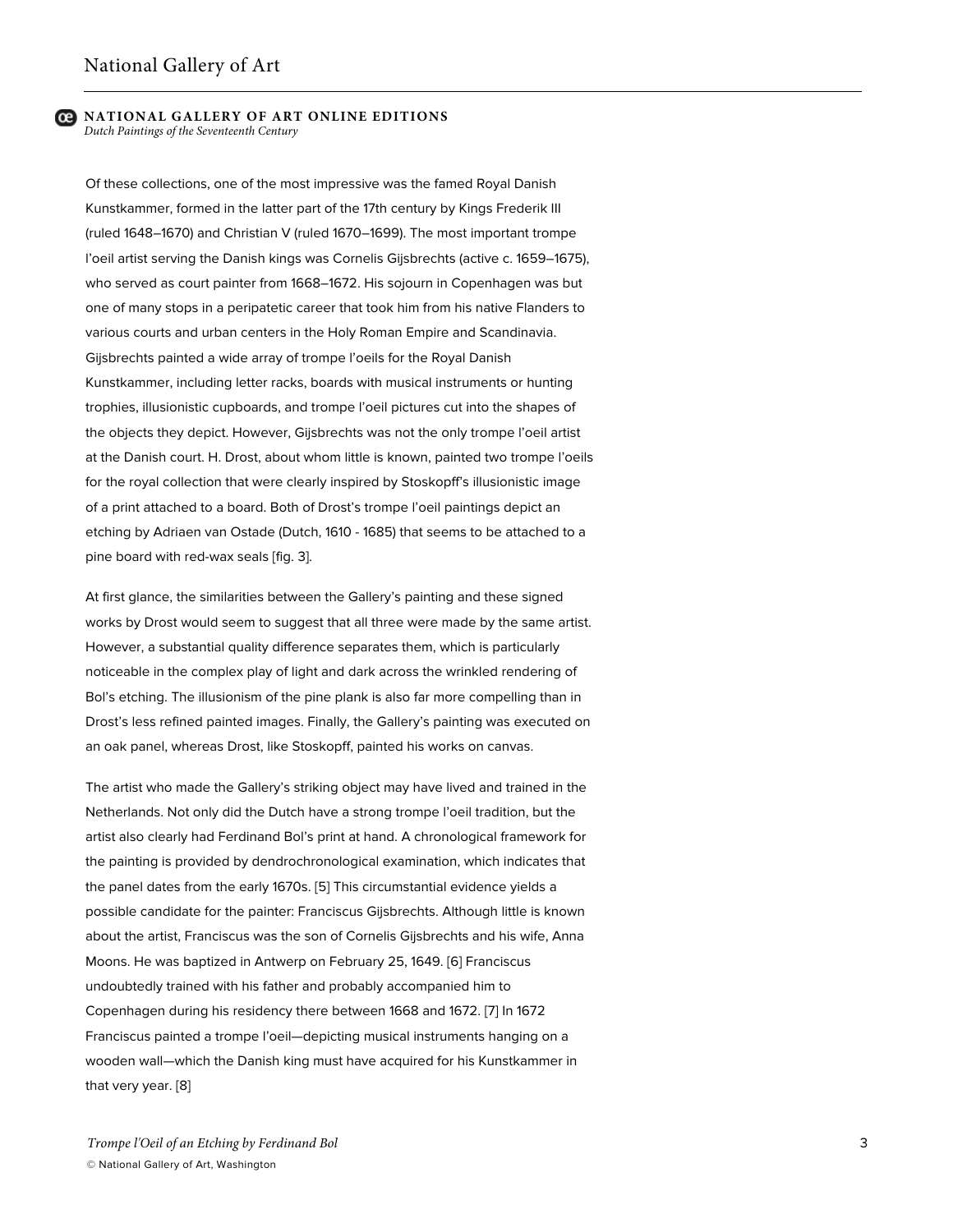Franciscus eventually moved to Leiden, where, according to a document dated 1674, he studied with a master from the Guild of St. Luke. [9] The fact that Franciscus trained in Leiden is intriguing, and probably is a result of the city's excellent reputation for refined painting styles and illusionism, qualities that would be essential to his career as a trompe l'oeil artist. One wonders if Gijsbrechts studied in Leiden with Edwaert Collier (1642–1708), a renowned trompe l'oeil artist who was then a master in the artists' guild. Collier also painted similar illusionistic images of prints attached to a board by wax seals. After his training in Leiden, Franciscus returned to his native Antwerp, where he became a master in the painters' guild in 1676/1677. Nothing is known about his subsequent career.

Stylistic evidence for the proposed attribution of this work to Franciscus Gijsbrechts centers around the sophisticated play of light modelling the bends and folds of the etching's surface, which so effectively enhances its illusionistic character. One sees not only deep brownish shadows under the folds along the print's left edge, but also secondary grayer shadows that seem to indicate the presence of multiple light sources. This subtle play of light extends across the print and even picks up the ridge of the etching's plate mark. Finally, the irregularities of the print's surface are also evident through the varied width of the shadows cast by the paper on the pine board. Among the artists creating trompe l'oeil images in the 1670s, none captured these qualities of light as effectively as did this artist. The prime example of his mastery of this aspect of illusionism are his depictions of papers, such as a sheaf of landscape prints draped over a metal rod in his remarkable *Glass Cupboard Door*, c. 1675 [fig. 4]. [10] Here, one also finds a complex array of primary and secondary shadows from multiple light sources that help create the illusion of bent, folded, and rolled pieces of paper. The depiction of the graining and knot holes in the pine boards surrounding the window frame is comparable to the Gallery's trompe l'oeil in its sophisticated illusionism.

Franciscus Gijsbrechts's illusionism in *Glass Cupboard Door*, which has actual metal hinges that allow the glass door to open, extends beyond the surface of this complex object. Most notably, Franciscus created the illusion of seeing the papers through the transparent glass on the verso of the door. Interestingly, on the recto he also created the illusion of a variety of objects inside the cupboard. This phenomenon raises the possibility that the *Glass Cupboard Door* is but a portion of an even more extensive, but no longer intact, trompe l'oeil object, and that, upon opening the glass door, one would discover another illusionistic image to complete the deception. [11]

*Trompe l'Oeil of an Etching by Ferdinand Bol* © National Gallery of Art, Washington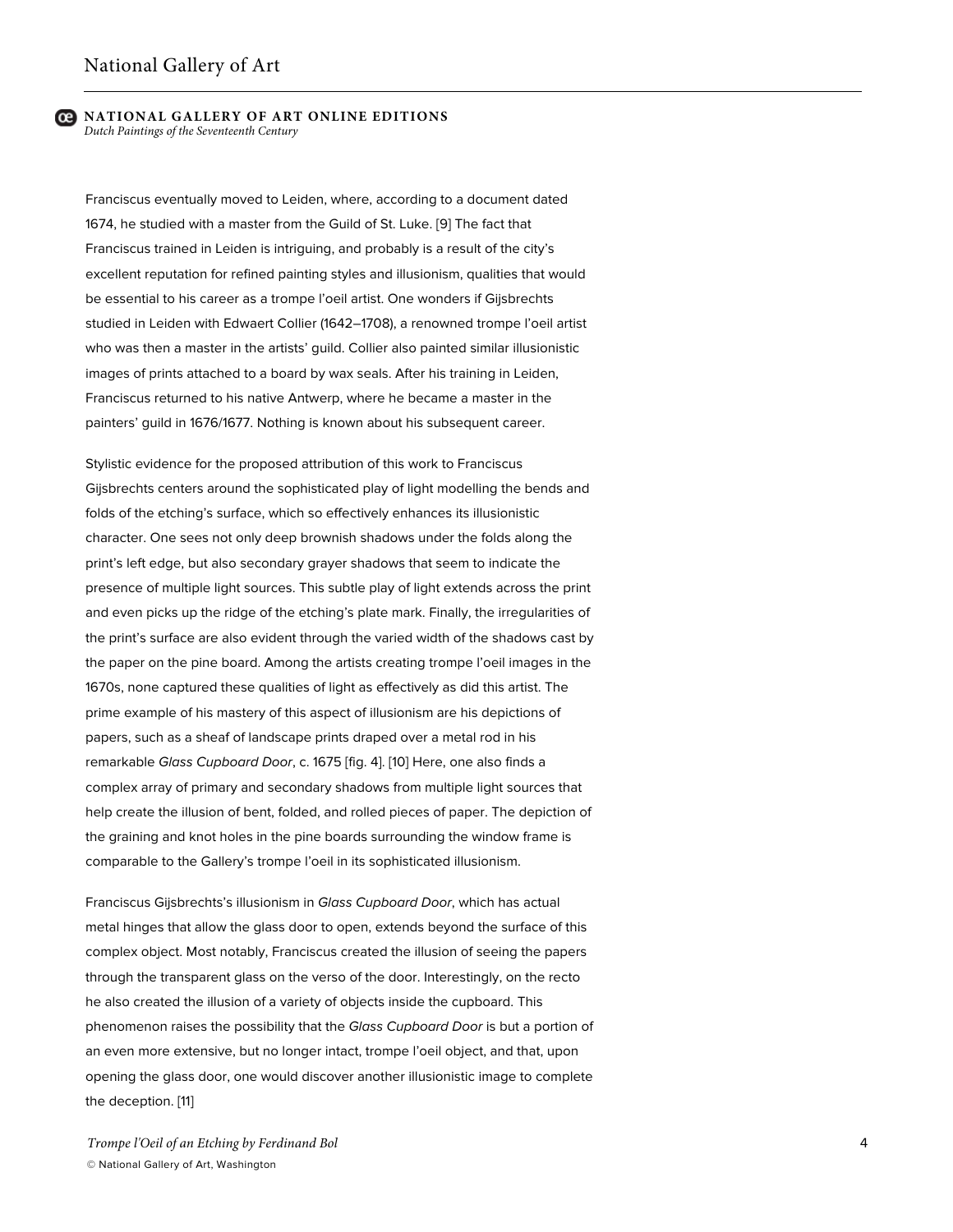This excursus is relevant to the Gallery's *Trompe l'Oeil of an Etching by Ferdinand Bol,* for it, too, was possibly an illusionistic cover for a three-dimensional trompe l'oeil object. The basis for this hypothesis is an early 18th-century painting by the German artist Matthias Zink (1665–1738) that depicts a pine box, seen in perspective, with its front panel slid to the side to reveal a trompe l'oeil of a framed *vanitas* painting [fig. 5]. Although Zink's *A Trompe l'Oeil Vanity* is illusionistic, it clearly depicts an actual trompe l'oeil object. Much like the Gallery's painting, the front panel of the box has on its face a trompe l'oeil of a print attached with redwax seals, an illusionistic image that portends the experience encountered upon sliding the panel to the side. Nothing is known about the history of Zink's painting nor of the trompe l'oeil object that he depicted, but it is likely that Zink painted that image for the Prince of Eichstätt, in whose court he worked in the early 18th century. [12] In all likelihood he painted his illusionistic image for the very collector who owned the trompe l'oeil box.

The provenance of *Trompe l'Oeil of an Etching by Ferdinand Bol* cannot be traced back before the 20th century, but since this work comes from an old Viennese family, it may have originated in that area. Franciscus Gijsbrechts, like other trompe l'oeil painters of the late 17th century, found his most enthusiastic clientele in courtly settings. He may be the artist who painted a trompe l'oeil box, of which this oak panel was the lid, at one of the courts in present-day Germany or Austria.

Arthur K. Wheelock Jr.

May 7, 2019

#### **COMPARATIVE FIGURES**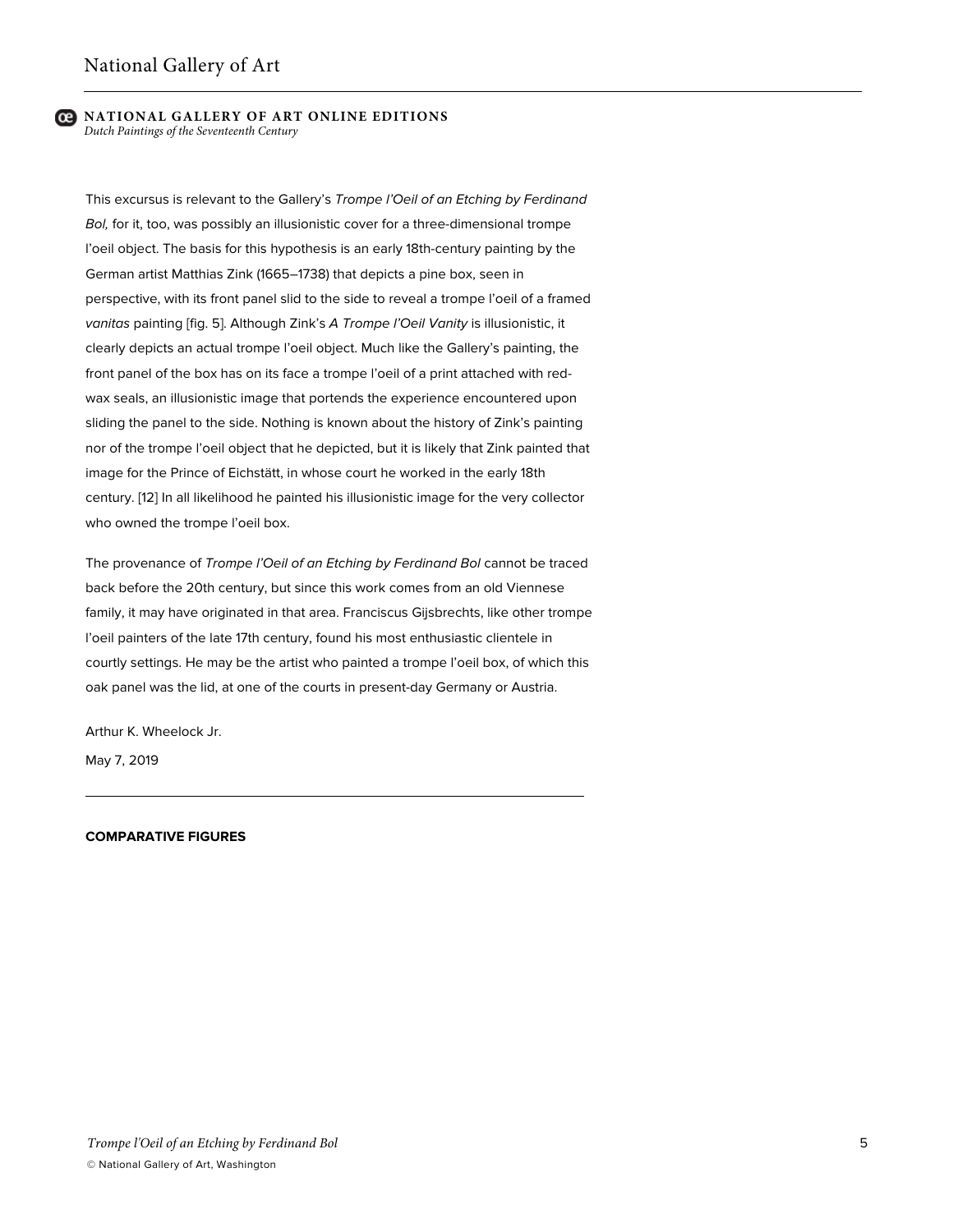

**fig. 1** Ferdinand Bol, *Old Man with a Flowing Beard and Velvet Beret*, 1642, etching and drypoint, British Museum, London, S. 14. © The Trustees of The British Museum



**fig. 2** Sebastian Stoskopff, *Trompe l'Oeil (Galatea)*, 1651, oil on canvas, Kunsthistorisches Museum, Gemäldegalerie, Vienna. © KHM-Museumsverband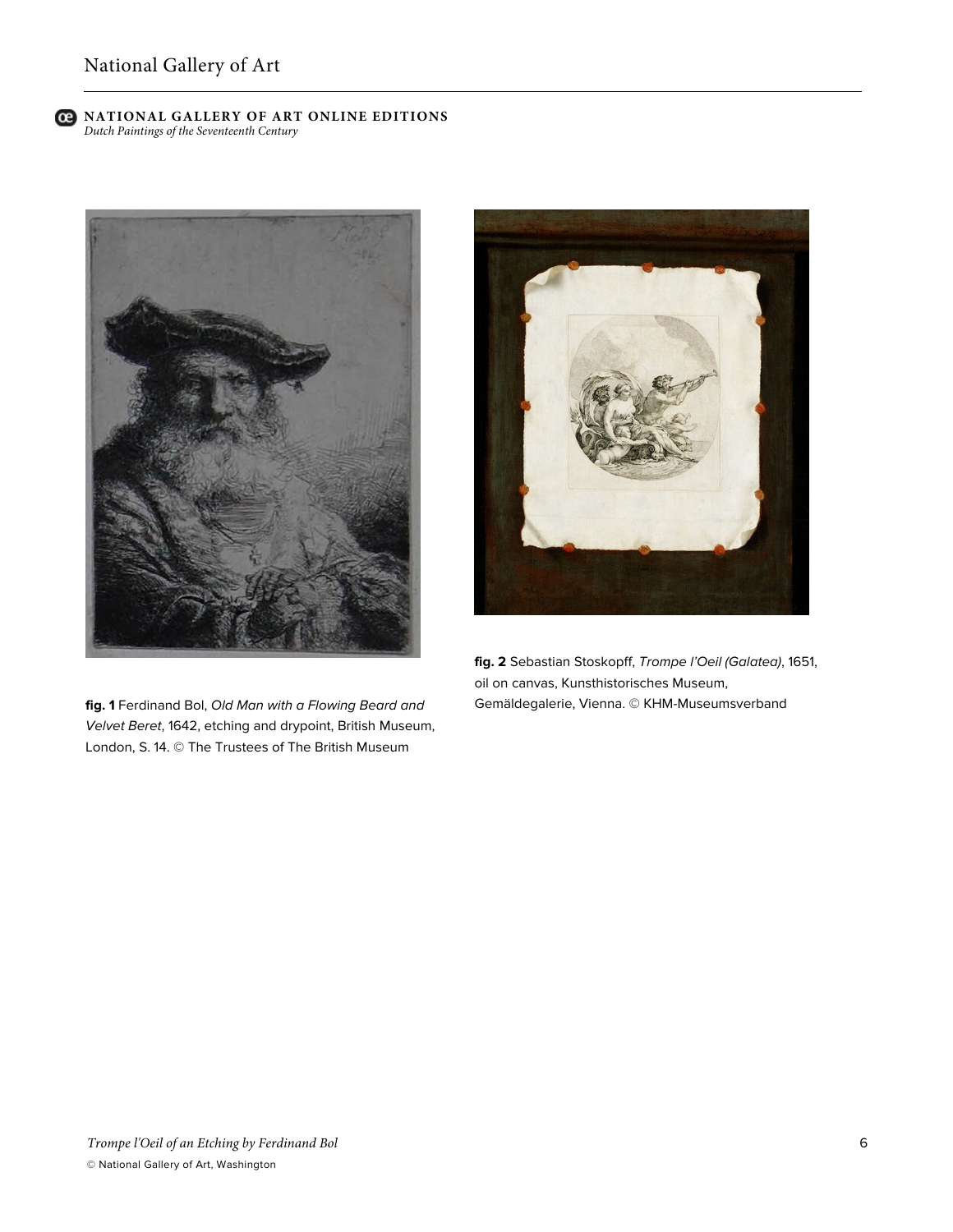

**fig. 3** H. Drost, *Trompe l'Oeil: Board with an Etching of a Baker Sounding His Horn*, 1650–1700, oil on canvas, Statens Museum for Kunst, Copenhagen, inv. KMS3019



**fig. 4** Franciscus Gijsbrechts, *Glass Cupboard Door*, c. 1675, oil on canvas, wood, and metal, Collection of Teresa Heinz



**fig. 5** Matthias Zink, *A Trompe l'Oeil Vanity*, early 18th century, oil on panel, private collection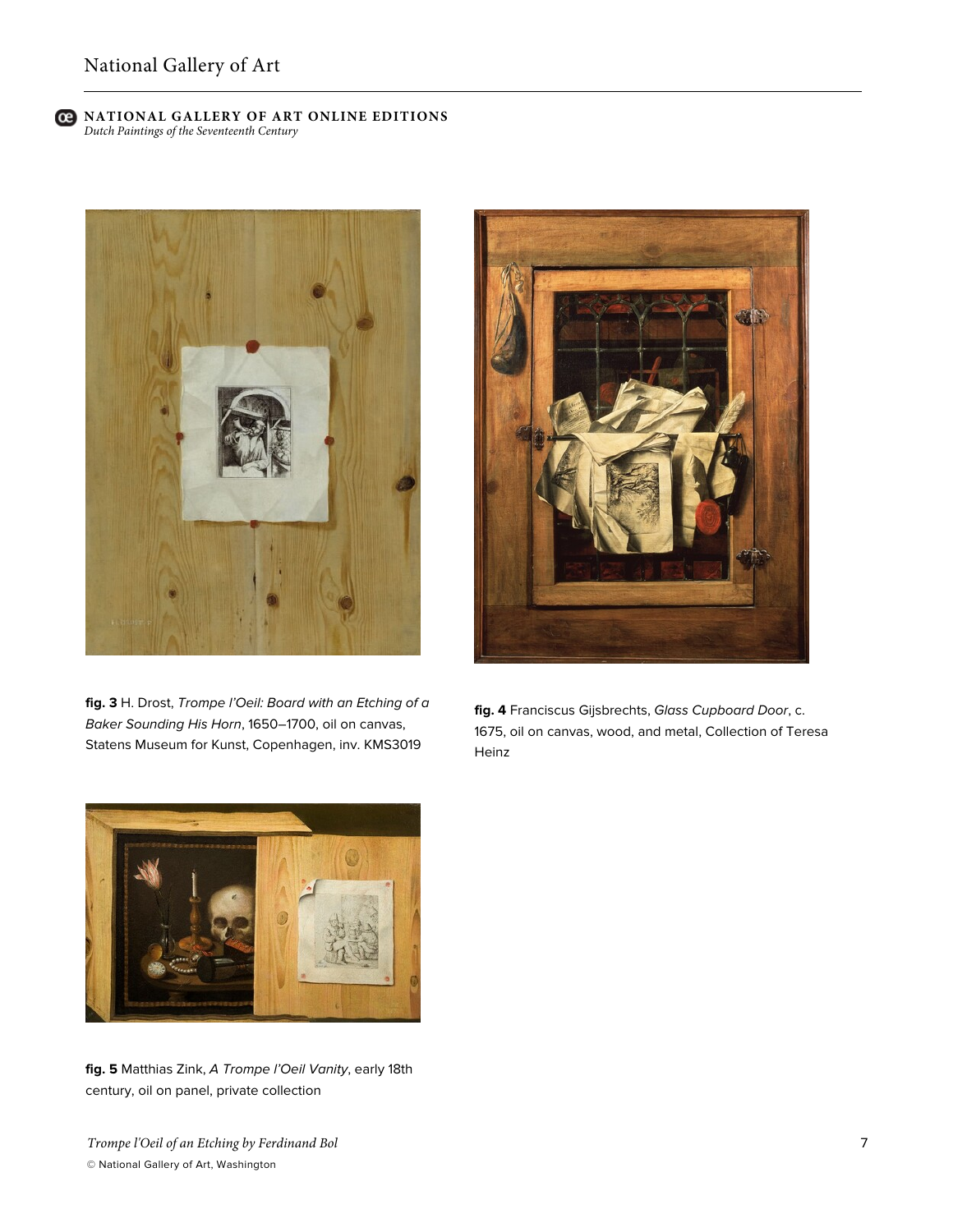

#### **NOTES**

- [1] The engraving that Stoskopff so accurately rendered was made in 1644 by Michel Dorigny (1617–1665) after a well-known painting by Simon Vouet (1590–1649), who was then at the height of his fame in Paris. Stoskopff may have chosen to depict that engraving for thematic reasons, for its subject reinforced the theme of trompe l'oeil illusionism. The mythological story recounts how the sea nymph Galatea inflamed the passion of the cyclops Polyphemus, but every time he approached her she disappeared into the waves. See Sylvia Böhmer, "Imitation et invention picturale – Les gravures peintes dans les natures mortes de Sébastien Stoskopff," in Michèle-Caroline Heck and Sylvia Böhmer, *Sébastien Stoskopff, 1597–1657: Un maître de la nature morte* (Strasbourg, 1997), 102.
- [2] Joachim von Sandrart, *Joachim von Sandrarts Academie der Bau-, Bild- und Mahlerey-Kunste von 1675: Leben der Beruhmten Maler, Bildhauer und Baumeister,* ed. Arthur R. Petlzer (Nuremberg, 1675–1680; repr., Munich, 1925), 1:310.
- [3] Celeste Brusati, "Honorable Deceptions and Dubious Distinctions: Self-Imagery in Trompe l'Oeil," in Olaf Koester, *Illusions: Gijsbrechts Royal Master of Deception* (Copenhagen, 1999), 50. See also Arnold Houbraken, *De Groote Schouburgh der Nederlantsche Konstschilders en Schilderessen* (The Hague, 1753; repr., Amsterdam, 1976), 2:157ff.
- [4] Celeste Brusati, "Honorable Deceptions and Dubious Distinctions: Self-Imagery in Trompe l'Oeil," in Olaf Koester, *Illusions: Gijsbrechts Royal Master of Deception* (Copenhagen, 1999), 62–64.
- [5] The dendrochronological examination, undertaken by Pieter Klein, determined a likely date for the panel of c. 1672. This information was provided by Robert Wald in correspondence to the author dated Apr. 20, 2015, NGA curatorial files.
- [6] Information about Franciscus's baptism date was discovered by Anaïs Moyson, who provided the RKD – Netherlands Institute for Art History with this information in an email dated July 11, 2011. See https://rkd.nl/en/explore/artists/Gijsbrechts%2C%20Franciscus, accessed Feb. 24, 2017.
- [7] Olaf Koester, "Cornelius Norbertus Gijsbrechts an Introduction," in Olaf Koester, *Illusions: Gijsbrechts Royal Master of Deception* (Copenhagen, 1999), 42–43.
- [8] Olaf Koester, *Illusions: Gijsbrechts Royal Master of Deception* (Copenhagen, 1999), 220–221, cat. no. 35. The painting is signed and dated.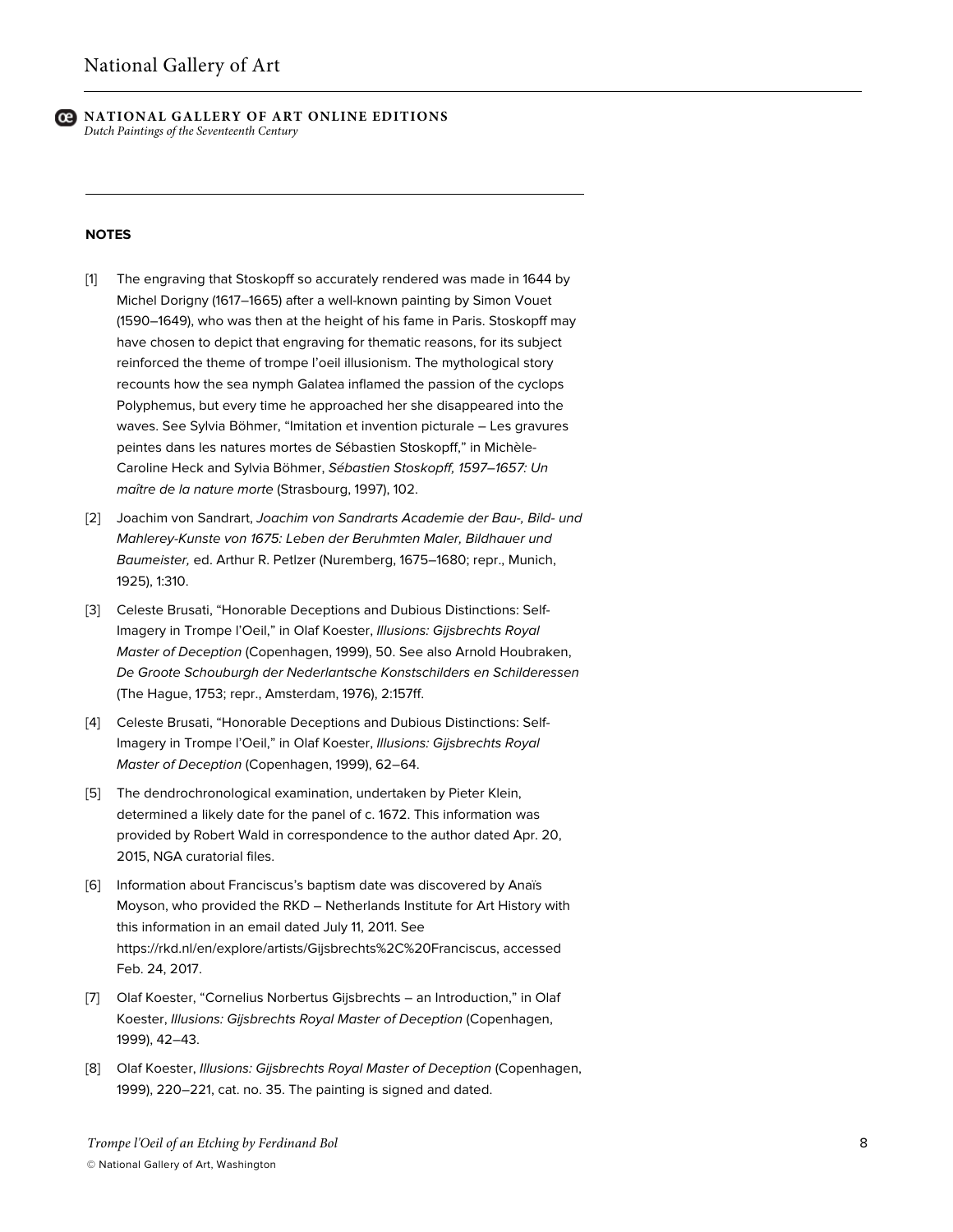- [9] Olaf Koester, "Cornelius Norbertus Gijsbrechts an Introduction," in Olaf Koester, *Illusions: Gijsbrechts Royal Master of Deception* (Copenhagen, 1999), 42. The document notes that Gijsbrechts had not paid his dues to his (unidentified) master.
- [10] See Anna Tummers's entry on this painting in Sybille Ebert-Schifferer, *Deceptions and Illusions: Five Centuries of Trompe l'Oeil Painting* (Washington, DC, 2002), 253–255, cat. no. 63.
- [11] It is unlikely that Franciscus Gijsbrechts was the first to create such a complex object. That honor may reside with Cornelis Gijsbrechts in his *Trompe l'Oeil: A Cabinet of Curiosities with an Ivory Tankard,* 1670, Statens Museum for Kunst, Copenhagen, which also has real hinges that allow the glass door to open. The glass in this painting similarly allows the viewer to "view" objects within the cupboard. See Olaf Koester, *Illusions: Gijsbrechts Royal Master of Deception* (Copenhagen, 1999), 164–167, cat. no. 12.
- [12] The Bishopric of Eichstätt was a small ecclesiastical principality of the Holy Roman Empire located in the present-day state of Bavaria.

#### **TECHNICAL SUMMARY**

The painting is executed on a support consisting of a 1.1 cm thick single oak panel. On the reverse, all four edges have been beveled to a thickness of 0.5 cm or less, but there is no evidence of alteration to the panel's size.

The ground consists of a thick white layer that obscures the wood grain. The number of ground layers is unknown. While no underdrawing was detected with infrared reflectography (IRR), a reserve was left for the painted etching. Under magnification, it is clear that the paint layers of the background only extend up to the edges of the painted print. [1]

The paint medium is estimated to be oil, and in general the paints were applied thinly. The red-wax seal was painted slightly thicker, as were the edges of the painted print. The thickness of the paint in these areas helps to create the threedimensional quality of the objects in the composition. The painted wood-grain background was executed by first applying a warm underlayer, followed by several thin layers of successively cooler tones textured with a brush. Lastly, the lines of the etching were applied in black paint, and under magnification it appears that the painted lines bead up in some areas.